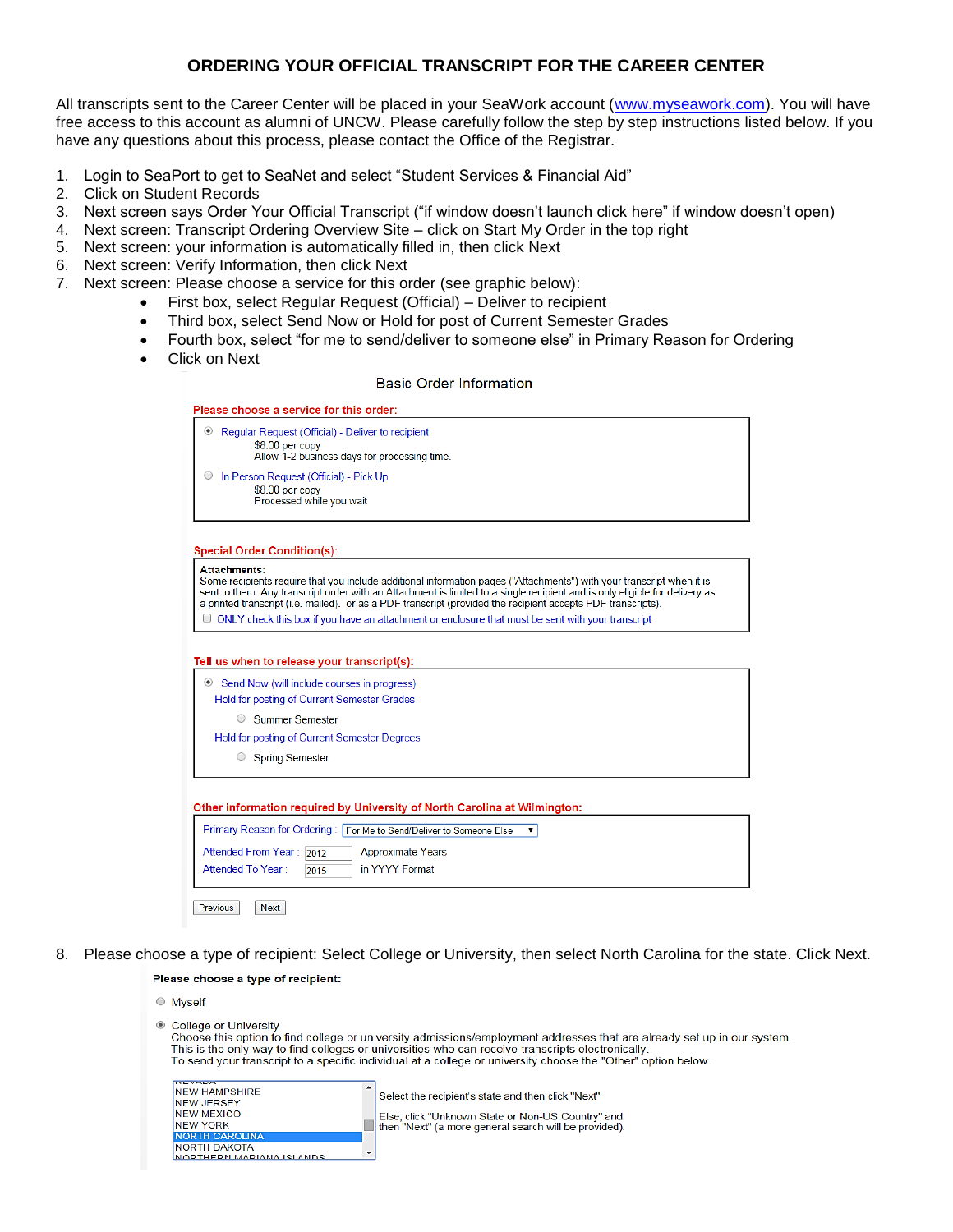9. Next screen: Type in the school name to search for UNCW, and then select University of North Carolina at Wilmington in the box below. On this same page, select Career Center-WSE in the Available Recipients Table



10. Next screen: Check the box that says Please Read and check the box to continue **Transcript Recipient 1** 



11. Next screen: Delivery Method for Recipient 1 - Check PDF Delivered to College/University and then click on Next to place order

> Delivery Method for Recipient 1 Please choose a method for delivery of your transcript: O PDF Delivered to College/University Tell Me More Cancel This Recipient Next